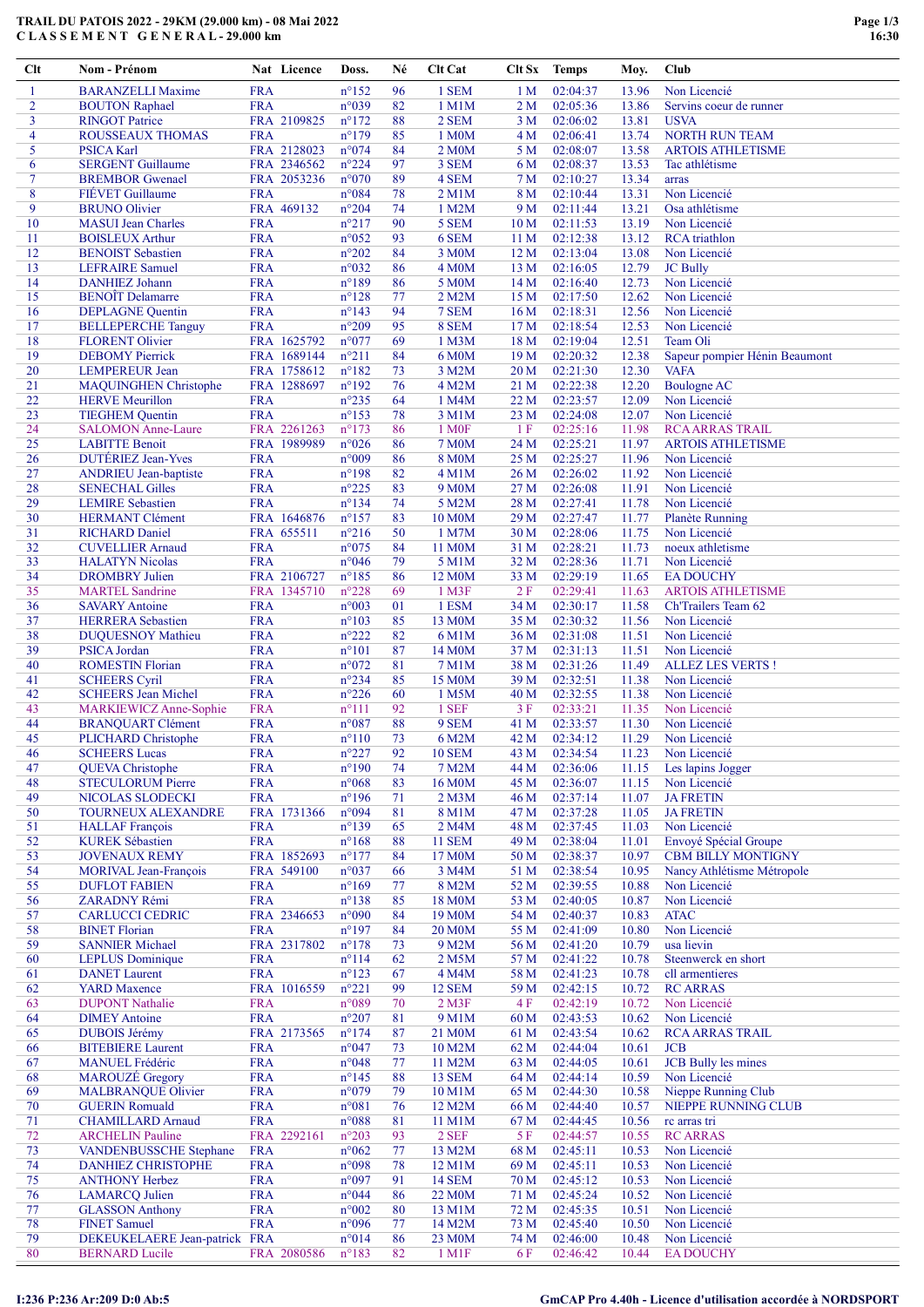## TRAIL DU PATOIS 2022 - 29KM (29.000 km) - 08 Mai 2022 C L A S S E M E N T G E N E R A L - 29.000 km

| Clt        | Nom - Prénom                                     |                          | Nat Licence | Doss.                            | Né       | Clt Cat                 | Clt Sx Temps     |                      | Moy.         | Club                                                  |
|------------|--------------------------------------------------|--------------------------|-------------|----------------------------------|----------|-------------------------|------------------|----------------------|--------------|-------------------------------------------------------|
| 81         | <b>GRANADO</b> Jean-Baptiste                     | <b>FRA</b>               |             | $n^{\circ}250$                   | 73       | 15 M2M                  | 75 M             | 02:47:18             | 10.40        | Non Licencié                                          |
| 82         | <b>GALLET</b> Anais                              | <b>FRA</b>               |             | $n^{\circ}218$                   | 86       | 2 M <sub>OF</sub>       | 7 F              | 02:48:21             | 10.34        | Ch'trailers Team 62                                   |
| 83         | <b>BAUDET</b> Christian                          |                          | FRA 1378780 | $n^{\circ}086$                   | 66       | 5 M4M                   | 76 M             | 02:48:52             | 10.30        | <b>RC ARRAS</b>                                       |
| 84         | <b>BEGHIN ALEXIA</b>                             | <b>FRA</b>               |             | n°028                            | 83       | 3 M <sub>OF</sub>       | 8F               | 02:48:58             | 10.30        | LA ROUTE DU SOURIRE                                   |
| 85         | <b>BOURDON</b> Tony                              | <b>FRA</b>               |             | $n^{\circ}149$                   | 69       | 3 M3M                   | 77 M             | 02:49:10             | 10.29        | Non Licencié                                          |
| 86         | MAQUINGHEN Céline                                |                          | FRA 2001789 | $n^{\circ}191$                   | 78       | $2$ M1F                 | 9F               | 02:49:19             | 10.28        | [62] Boulogne AC                                      |
| 87         | <b>CAMPOS Nicolas</b>                            | <b>FRA</b>               |             | $n^{\circ}215$                   | 70       | 4 M3M                   | 78 M             | 02:49:25             | 10.27        | Team Delmotte full kick MHC                           |
| 88         | <b>LECLERCQ David</b>                            | <b>FRA</b>               |             | $n^{\circ}195$                   | 76       | 16 M2M                  | 79 M             | 02:49:28             | 10.27        | A2T                                                   |
| 89         | <b>ROGER Sylvain</b>                             | <b>FRA</b>               |             | $n^{\circ}212$                   | 79       | 14 M1M                  | 80 M             | 02:51:35             | 10.14        | Non Licencié                                          |
| 90         | ALLART Jean-Noël                                 | <b>FRA</b>               |             | $n^{\circ}127$                   | 73       | 17 M2M                  | 81 M             | 02:51:37             | 10.14        | <b>CLLLA</b>                                          |
| 91         | MODRZEJEWSKI Stephane                            | <b>FRA</b>               |             | $n^{\circ}141$                   | 78       | 15 M1M                  | 82 M             | 02:51:39             | 10.14        | Non Licencié                                          |
| 92         | <b>HERINGUEZ Damien</b>                          | <b>FRA</b>               |             | $n^{\circ}229$                   | 82       | 16 M1M                  | 83 M             | 02:52:03             | 10.11        | Non Licencié                                          |
| 93         | <b>MENET</b> Éric                                | <b>FRA</b>               |             | $n^{\circ}148$                   | 68       | 5 M3M                   | 84 M             | 02:52:18             | 10.10        | Non Licencié                                          |
| 94         | <b>CUVELIER David</b>                            | <b>FRA</b>               |             | $n^{\circ}223$                   | 75       | 18 M2M                  | 85 M             | 02:52:46             | 10.07        | Non Licencié                                          |
| 95         | <b>DELOBELLE Marcel</b>                          | <b>FRA</b>               |             | $n^{\circ}064$                   | 64       | 6 M4M                   | 86 M             | 02:52:53             | 10.07        | Non Licencié                                          |
| 96         | <b>GOUDENHOOFT GILLES</b>                        |                          | FRA 428844  | $n^{\circ}104$                   | 64       | 7 M4M                   | 87 M             | 02:53:08             | 10.05        | <b>JA FRETIN</b>                                      |
| 97         | <b>CLAIRET TEDDY</b>                             |                          | FRA 1663095 | $n^{\circ}017$                   | 91       | <b>15 SEM</b>           | 88 M             | 02:53:17             | 10.04        | <b>ARTOIS ATHLETISME</b>                              |
| 98         | <b>CHABE</b> Dany                                | <b>FRA</b>               |             | $n^{\circ}036$                   | 76       | 19 M2M                  | 89 M             | 02:53:48             | 10.01        | Asla                                                  |
| 99         | <b>BASSEUX Paul</b>                              |                          | FRA 1027973 | $n^{\circ}107$                   | 61       | 3 M5M                   | 90 M             | 02:53:49             | 10.01        | <b>RC ARRAS</b>                                       |
| 100        | <b>BAILLEUL Julien</b>                           | <b>FRA</b>               |             | $n^{\circ}208$                   | 77       | 20 M2M                  | 91 M             | 02:54:05             | 10.00        | <b>RUN'IN MORBECQUE</b>                               |
| 101        | POLLAERT DIDIER                                  | <b>FRA</b>               |             | $n^{\circ}124$                   | 71       | 6 M3M                   | 92 M             | 02:54:05             | 10.00        | <b>RUN'IN MORBECQUE</b>                               |
| 102        | <b>CAPELLE VINCENT</b>                           | <b>FRA</b>               |             | $n^{\circ}170$                   | 78       | 17 M1M                  | 93 M             | 02:54:23             | 9.98         | Non Licencié                                          |
| 103        | <b>BOCQUET Grégory</b>                           | <b>FRA</b>               |             | $n^{\circ}137$                   | 85       | 24 M0M                  | 94 M             | 02:54:25             | 9.98         | Footing Club de Bours                                 |
| 104        | <b>BODINIER Willy</b>                            | <b>FRA</b>               |             | $n^{\circ}015$                   | 78       | 18 M1M<br><b>16 SEM</b> | 95 M             | 02:54:30             | 9.97         | Non Licencié<br>Non Licencié                          |
| 105        | PHILIPPE Jean-Baptiste                           | <b>FRA</b>               |             | n°038                            | 96       |                         | 96 M             | 02:54:30             | 9.97         | Non Licencié                                          |
| 106<br>107 | <b>FRANCOIS Nicolas</b>                          | <b>FRA</b><br><b>FRA</b> |             | $n^{\circ}133$<br>$n^{\circ}151$ | 75<br>78 | 21 M2M                  | 97 M             | 02:54:36             | 9.97<br>9.95 |                                                       |
| 108        | <b>LACHEVRE Henri</b><br><b>SOWINSKI FABRICE</b> |                          | FRA 1542239 | $n^{\circ}071$                   | 74       | 19 M1M<br>22 M2M        | 98 M<br>99 M     | 02:54:54<br>02:55:29 | 9.92         | <b>RUN'IN MORBECQUE</b><br>AUVERGNE TRAIL NATURE TEAM |
| 109        | <b>MULLIER Bastien</b>                           | <b>FRA</b>               |             | n°023                            | 84       | 25 M0M                  | 100 <sub>M</sub> | 02:55:50             | 9.90         | Non Licencié                                          |
| 110        | <b>PIERRE Pascal</b>                             | <b>FRA</b>               |             | $n^{\circ}121$                   | 68       | 7 M3M                   | 101 M            | 02:56:05             | 9.88         | Non Licencié                                          |
| 111        | <b>MERLEVEDE Gregory</b>                         | <b>FRA</b>               |             | n°042                            | 82       | 20 M1M                  | 102 M            | 02:56:30             | 9.86         | <b>TRIATHLON CLUB LIEVIN</b>                          |
| 112        | LEFEVRE PASCAL                                   | <b>FRA</b>               |             | $n^{\circ}167$                   | 74       | 23 M2M                  | 103 <sub>M</sub> | 02:56:36             | 9.85         | <b>RRM ANNEZIN</b>                                    |
| 113        | <b>RIMBAULT FRANCOIS</b>                         |                          | FRA 395331  | $n^{\circ}125$                   | 71       | 8 M3M                   | 104 M            | 02:56:49             | 9.84         | <b>JA FRETIN</b>                                      |
| 114        | <b>DEGAND Jérémy</b>                             | <b>FRA</b>               |             | $n^{\circ}154$                   | 84       | <b>26 M0M</b>           | 105 <sub>M</sub> | 02:57:08             | 9.82         | Non Licencié                                          |
| 115        | <b>BERNARD Bertrand</b>                          |                          | FRA 2080583 | $n^{\circ}184$                   | 76       | 24 M2M                  | 106 <sub>M</sub> | 02:57:08             | 9.82         | <b>EA DOUCHY</b>                                      |
| 116        | <b>CARON MATHIEU</b>                             | <b>FRA</b>               |             | $n^{\circ}119$                   | 79       | 21 M1M                  | 107 M            | 02:57:17             | 9.82         | <b>MOTHERSON</b>                                      |
| 117        | <b>LEFEBVRE Anthony</b>                          | <b>FRA</b>               |             | $n^{\circ}132$                   | 83       | 27 M0M                  | 108 M            | 02:58:18             | 9.76         | Non Licencié                                          |
| 118        | <b>BEAUDET ROMUALD</b>                           |                          | FRA 2368491 | n°049                            | 75       | 25 M2M                  | 109 M            | 02:58:38             | 9.74         | <b>RC ARRAS</b>                                       |
| 119        | <b>GREBAUX Jean-Claude</b>                       | <b>FRA</b>               |             | $n^{\circ}010$                   | 65       | 8 M4M                   | 110 <sub>M</sub> | 02:59:35             | 9.69         | Non Licencié                                          |
| 120        | <b>CRESSENT Gabriel</b>                          |                          | FRA 1788678 | $n^{\circ}053$                   | 80       | 22 M1M                  | 111M             | 02:59:36             | 9.69         | <b>RC ARRAS</b>                                       |
| 121        | VAN LANCKER Jean-Patrick                         | <b>FRA</b>               |             | $n^{\circ}129$                   | 88       | <b>17 SEM</b>           | 112 M            | 02:59:44             | 9.68         | Non Licencié                                          |
| 122        | <b>HOCHART LAURENT</b>                           | <b>FRA</b>               |             | $n^{\circ}016$                   | 78       | 23 M1M                  | 113 M            | 02:59:51             | 9.68         | Non Licencié                                          |
| 123        | <b>GERNEZ STEPHANIE</b>                          |                          | FRA 1810488 | $n^{\circ}165$                   | 81       | 3 M1F                   | 10F              | 02:59:53             | 9.67         | <b>JAFRETIN</b>                                       |
| 124        | LEDUC LAZ PIERRICK                               |                          | FRA 2318491 | $n^{\circ}161$                   | 83       | 28 M0M                  | 114M             | 03:00:06             | 9.66         | Non Licencié                                          |
| 125        | <b>BIERLA Bastien</b>                            | <b>FRA</b>               |             | $n^{\circ}120$                   | 91       | <b>18 SEM</b>           | 115M             | 03:00:16             | 9.65         | Non Licencié                                          |
| 126        | <b>BARANZELLI</b> Thierry                        | <b>FRA</b>               |             | $n^{\circ}205$                   | 66       | 9 M4M                   | 116 M            | 03:00:36             | 9.64         | Non Licencié                                          |
| 127        | <b>CHRETIEN Antoine</b>                          | <b>FRA</b>               |             | $n^{\circ}142$                   | 95       | <b>19 SEM</b>           | 117 M            | 03:00:38             | 9.63         | Non Licencié                                          |
| 128<br>129 | <b>DEGAND</b> Aline<br><b>THULIEZ Loic</b>       | <b>FRA</b><br><b>FRA</b> |             | n°073<br>$n^{\circ}150$          | 81<br>90 | 4 M1F<br><b>20 SEM</b>  | 11F<br>118 M     | 03:00:55<br>03:02:57 | 9.62<br>9.51 | <b>JCPLP</b><br>Non Licencié                          |
| 130        | <b>CREPIN Philippe</b>                           | <b>FRA</b>               |             | $n^{\circ}233$                   | 57       | 1 M6M                   | 119 <sub>M</sub> | 03:03:00             | 9.51         | Non Licencié                                          |
| 131        | <b>WEPPE Ludovic</b>                             | <b>FRA</b>               |             | $n^{\circ}220$                   | 78       | 24 M1M                  | 120 <sub>M</sub> | 03:03:05             | 9.50         | Non Licencié                                          |
| 132        | DEBOUT GOSSET BARBARA FRA 1258690                |                          |             | $n^{\circ}160$                   | 81       | 5 M1F                   | 12F              | 03:03:06             | 9.50         | Non Licencié                                          |
| 133        | <b>TABAKA Freddy</b>                             | <b>FRA</b>               |             | $n^{\circ}100$                   | 79       | 25 M1M                  | 121 M            | 03:03:37             | 9.48         | Non Licencié                                          |
| 134        | <b>NOVASIK Luc</b>                               | <b>FRA</b>               |             | $n^{\circ}166$                   | 68       | 9 M3M                   | 122 M            | 03:05:10             | 9.40         | Jogging Club de Lapugnoy                              |
| 135        | POUPÉ Anthime                                    | <b>FRA</b>               |             | $n^{\circ}112$                   | 85       | 29 M <sub>0</sub> M     | 123 M            | 03:05:21             | 9.39         | Non Licencié                                          |
| 136        | <b>LEROY Martial</b>                             | <b>FRA</b>               |             | $n^{\circ}131$                   | 89       | <b>21 SEM</b>           | 124 M            | 03:05:32             | 9.38         | Non Licencié                                          |
| 137        | <b>DUPONCHEL JULIEN</b>                          |                          | FRA 1486002 | $n^{\circ}164$                   | 80       | 26 M1M                  | 125 M            | 03:05:39             | 9.37         | <b>JA FRETIN</b>                                      |
| 138        | <b>PRUNELET Alexandre</b>                        | <b>FRA</b>               |             | $n^{\circ}210$                   | 77       | 26 M2M                  | 126 <sub>M</sub> | 03:06:25             | 9.33         | Non Licencié                                          |
| 139        | <b>SABBADINI</b> Guillaume                       | <b>FRA</b>               |             | $n^{\circ}058$                   | 86       | 30 M0M                  | 127 M            | 03:07:05             | 9.30         | Non Licencié                                          |
| 140        | <b>SUEL Vincent</b>                              | <b>FRA</b>               |             | $n^{\circ}045$                   | 87       | 31 M0M                  | 128 M            | 03:07:52             | 9.26         | Association amicale des pompiers de béthune           |
| 141        | <b>BACQ Bernard</b>                              | <b>FRA</b>               |             | $n^{\circ}076$                   | 60       | 4 M5M                   | 129 M            | 03:07:56             | 9.26         | Footing club de Bours                                 |
| 142        | <b>BILLET Anthony</b>                            | <b>FRA</b>               |             | n°034                            | 83       | 32 M0M                  | 130 M            | 03:08:16             | 9.24         | Non Licencié                                          |
| 143        | <b>DEZAELE Hélène</b>                            | <b>FRA</b>               |             | n°033                            | 88       | 3 SEF                   | 13F              | 03:08:32             | 9.23         | Non Licencié                                          |
| 144        | <b>BERNARD LUDOVIC</b>                           | <b>FRA</b>               |             | $n^{\circ}201$                   | 78       | 27 M1M                  | 131 M            | 03:08:51             | 9.21         | Non Licencié                                          |
| 145        | <b>THIBAUT Michel</b>                            | <b>FRA</b>               |             | $n^{\circ}199$                   | 80       | 28 M1M                  | 132 M            | 03:09:32             | 9.18         | Non Licencié                                          |
| 146        | <b>RIESE</b> Mathieu                             | <b>FRA</b>               |             | $n^{\circ}$ 144                  | 80       | 29 M1M                  | 133 M            | 03:10:08             | 9.15         | Non Licencié                                          |
| 147        | STASZEWSKI Frederic                              | <b>FRA</b>               |             | $n^{\circ}085$                   | 79       | 30 M1M                  | 134 M            | 03:10:49             | 9.12         | <b>RRM</b>                                            |
| 148        | <b>ALVAREZ Miguel</b>                            | <b>FRA</b>               |             | n°099                            | 97       | <b>22 SEM</b>           | 135 M            | 03:11:06             | 9.11         | Non Licencié                                          |
| 149        | <b>JEROME DELVILLE</b>                           | <b>FRA</b>               |             | $n^{\circ}105$                   | 75       | 27 M2M                  | 136 M            | 03:11:17             | 9.10         | [62] Non Licencié                                     |
| 150        | <b>NOULLEZ Sébastien</b>                         | <b>FRA</b>               |             | $n^{\circ}171$                   | 76       | 28 M2M                  | 137 <sub>M</sub> | 03:11:20             | 9.09         | Non Licencié                                          |
| 151<br>152 | <b>HUCHETTE David</b><br><b>SANSONETTI ERIC</b>  | <b>FRA</b><br><b>FRA</b> |             | $n^{\circ}158$<br>$n^{\circ}188$ | 79<br>64 | 31 M1M<br>1 M4F         | 138 M<br>14F     | 03:12:46<br>03:13:32 | 9.03<br>8.99 | Team MG Traitement d'eau<br>Non Licencié              |
| 153        | FLORENT ACTHERGAL                                | <b>FRA</b>               |             | $n^{\circ}176$                   | 64       | 10 M4M                  | 139 M            | 03:13:44             | 8.98         | <b>HABARCQ 62</b>                                     |
| 154        | <b>COPIN Damien</b>                              | <b>FRA</b>               |             | $n^{\circ}155$                   | 81       | 32 M1M                  | 140 M            | 03:13:45             | 8.98         | La Route du Sourire                                   |
| 155        | <b>LECIGNE Sebastien</b>                         | <b>FRA</b>               |             | n°078                            | 84       | 33 M0M                  | 141 M            | 03:14:26             | 8.95         | TRIATHLON CLUB LIEVIN                                 |
| 156        | <b>MALYJUREK Nicolas</b>                         | <b>FRA</b>               |             | n°069                            | 82       | 33 M1M                  | 142 M            | 03:14:26             | 8.95         | Non Licencié                                          |
| 157        | <b>VERCAEMER JEROME</b>                          | <b>FRA</b>               |             | $n^{\circ}126$                   | 65       | 11 M4M                  | 143 M            | 03:14:42             | 8.94         | Non Licencié                                          |
| 158        | PLATEAU FREDERIC                                 |                          | FRA 1812549 | $n^{\circ}159$                   | 77       | 29 M2M                  | 144 M            | 03:15:08             | 8.92         | Non Licencié                                          |
| 159        | <b>SUEL David</b>                                | <b>FRA</b>               |             | $n^{\circ}055$                   | 90       | 23 SEM                  | 145 M            | 03:16:15             | 8.87         | Jogging Club de Lapugnoy                              |
| 160        | <b>CHWASTIAK ROMUALD</b>                         |                          | FRA 173475  | $n^{\circ}162$                   | 77       | 30 M2M                  | 146 M            | 03:16:22             | 8.86         | Non Licencié                                          |

## I:236 P:236 Ar:209 D:0 Ab:5 GmCAP Pro 4.40h - Licence d'utilisation accordée à NORDSPORT